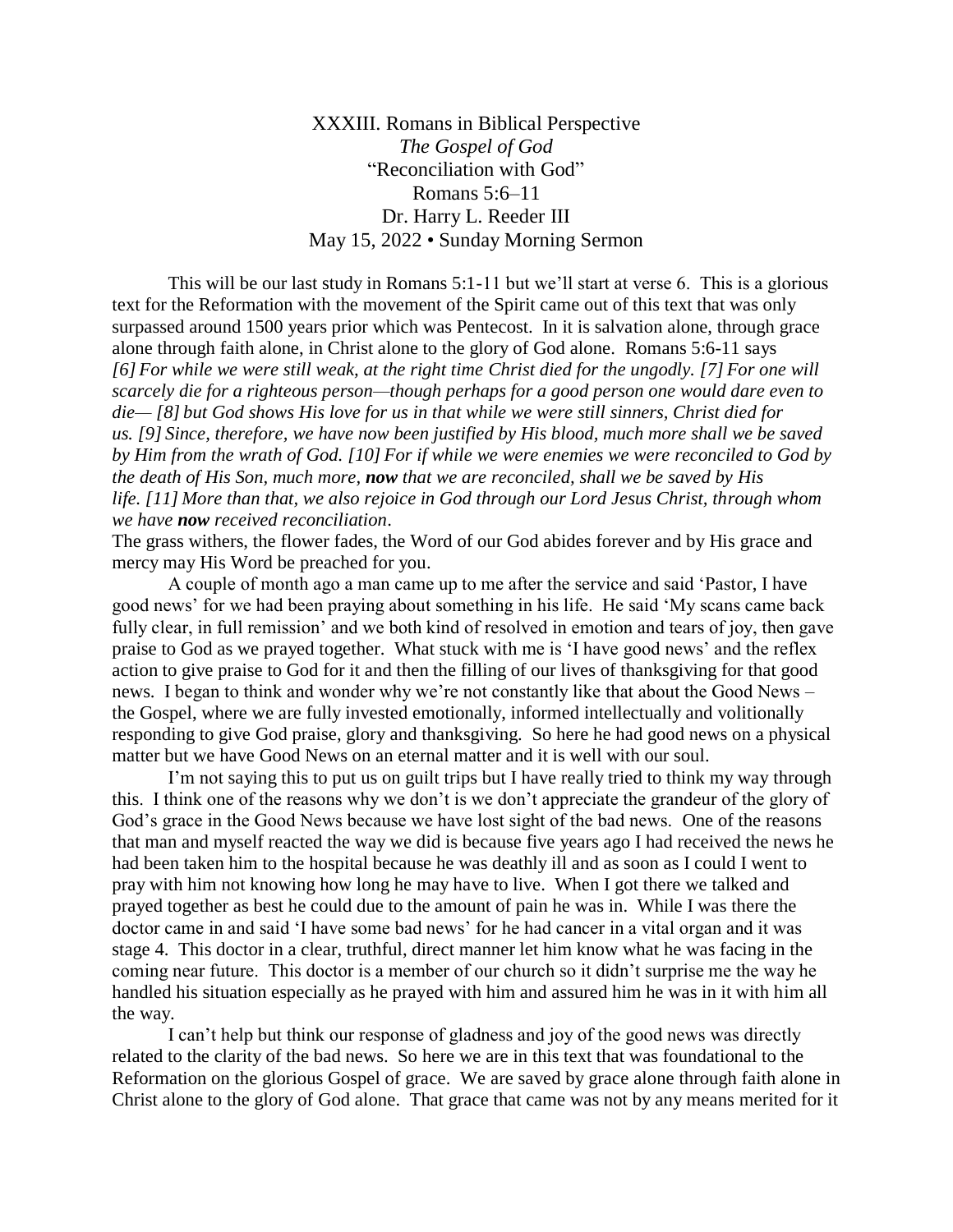wasn't even wanted. Our faith didn't even come from us for it was a gift from God. Ephesians 2:8-9 says *[8] For by grace you have been saved through faith. And this is not your own doing; it is the gift of God,[9] not a result of works, so that no one may boast.*

We sing about this glorious truth and it grabs our hearts but I sometimes think we never really understood the depth of the bad news or we have just kind of gotten used to it. I do know the Bible is clear about it. It is clear about the Good News but it's first clear about the bad news. For instance, in this Romans 5 text there are terms that are used as what I call Gospel shorthand. Another word for this glorious work is called justification. Another word is it is a Gospel of redemption. Another word from this text, is that it is a Gospel of salvation. It is a Gospel of reconciliation and this is where we will focus in this study.

II Corinthians 5:17-20 says *[17] Therefore, if anyone is in Christ, he is a new creation. The old has passed away; behold, the new has come. [18] All this is from God, who through Christ reconciled us to Himself and gave us the ministry of reconciliation;* [19] that is, in Christ *God was reconciling the world to Himself, not counting their trespasses against them, and entrusting to us the message of reconciliation. [20] Therefore, we are ambassadors for Christ, God making His appeal through us. We implore you on behalf of Christ, be reconciled to God*.

Not only is our ministry of reconciliation but our Gospel message is one of reconciliation. All of those words we get used to if we don't remind ourselves of why they are so astonishingly powerful and passionate. When the Bible says the Gospel is a Gospel of salvation, it is glorious because we were lost! We were not wandering in sin or misguided in sin, for before we were saved we were lost and Romans 1 through 4 tells us just how lost we were. We were helpless and hopeless and that the wrath of God has been revealed against all ungodliness and unrighteousness of men. We are under the wrath of God and can't save ourselves. Religion can't save us and no one else can save us. We are all born in the same boat, sinning, and heading to an eternal condemnation and the outpouring of God's unmixed wrath.

My favorite illustration is that so many people present the Gospel as if we're floundering in the sea of sin with the Gospel being a life preserver but that is not the case. We are at the bottom of a sea of sin with a ten million pound rock on top of us. Who will deliver us from the wrath to come? Now, we have a Good News of salvation for those helpless and hopeless for what you couldn't do or even want to be done but this God not only saved us but He changed our wanter. The Bible says whoever wants to be saved can be saved but our problem is that we don't want to be for we're dead in our sins. He saved us and changed us so that we wanted the Savior to be saved and to be right with Him.

Secondly, it's a Gospel of redemption. What is redemption? It is to buy back and why is this so glorious? It is because we were enslaved – captivated to our sin and rebellion against God. In redemption Jesus bought us back. He delivered us and set us free from our captivity.

A third word that is used is justification and that is a legal term. It is in accord with innocent so what is the opposite? It is guilty. We don't really hear the word innocent in our court these days. We tend to follow the English jurisdiction that basically says 'not guilty' if you are innocent of what you are being accused of. They never say innocent because none of us are innocent – we just happen not to be guilty of that crime. In the Divine court, we're condemned. The soul that sins will surely die (Ezekiel 18:20a). I will be no means leave the guilty unpunished (Exodus 34:7). So we are condemned because we have a bad heart, a bad record and we stand under the righteous judgment of God, but in Jesus we are not only not guilty because He took away the penalty of our sin, but we are now innocent and righteous because of His perfect righteousness He gave to us.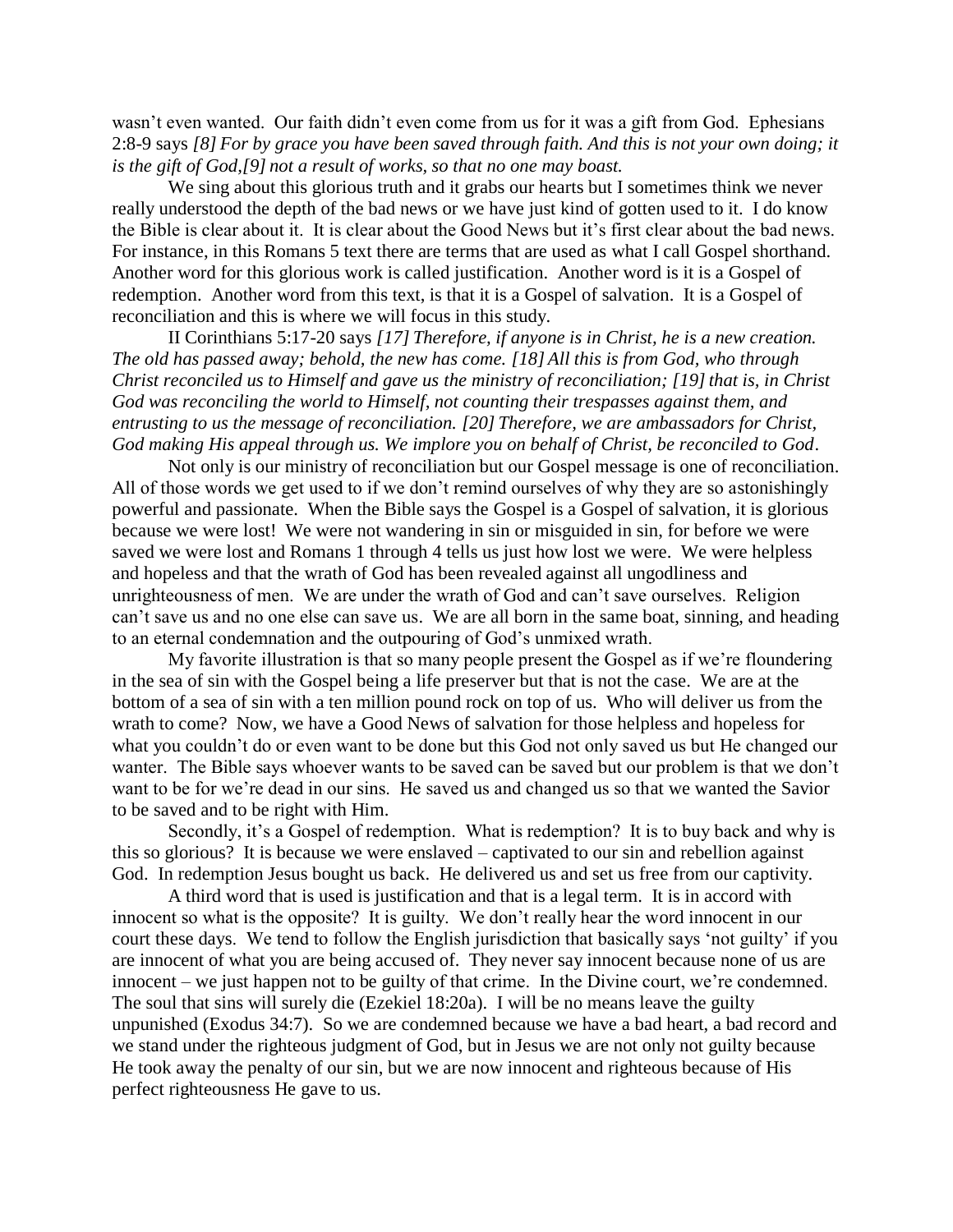His sinless life allowed Him in obedience to the Father to receive our wrath for our sins by taking our place. This Romans text says He did it out of love and at the right time. He took our place and took that wrath for us. As He cancels that debt at the cross, He clothes us with His robe of righteousness. So we're not just forgiven as the gates of hell are shut, but we are righteous in the sight of God. If we are in Christ, every time God looks at you and me He sees the perfect righteousness of His Son. The gates of heaven have been opened for heaven is for the righteous. My righteousness is as filthy rags (Isaiah 64:6) but I don't have just my righteousness, I have His. II Corinthians 5:21 says *[21] For our sake He made Him to be sin who knew no sin, so that in Him we might become the righteousness of God*. This is what we have in Christ.

These are glorious words – justification because we were condemned, redemption because we were enslaved, salvation because we were lost, but what about this word we are looking at right now – reconciliation.

Romans 5:8-11 says *[8] but God shows His love for us in that while we were still sinners, Christ died for us. [9] Since, therefore, we have now been justified by His blood, much more shall we be saved by Him from the wrath of God. [10] For if while we were enemies we were reconciled to God by the death of His Son, much more, now that we are reconciled, shall we be saved by His life. [11] More than that, we also rejoice in God through our Lord Jesus Christ, through whom we have now received reconciliation*.

Why is reconciliation a Good News word for the Gospel? It is because you don't have to reconcile something or someone unless it is or they are estranged. When we are born into this world we are born estranged from God. We are separated from Him – we are enemies of God. According to the text Jesus died for us when we were enemies of God. They only thing that make us madder is when someone tells us we're estranged from God. That is why reconciliation is so crucial. We were estranged from God because of our sinfulness and God was estranged from us because of His holiness. So how can we be right with God and God be right within us? How can we be intimately connected to God? How can I be in His family and be with Him for all eternity? What we couldn't do is what God has done.

Think of this for a minute. God sent His Son to take away the estrangement at the cross because He loved us. Everyone, the just and the unjust, in the world experiences God's common grace and His benevolent love, but we have received God's redeeming love while we were enemies for God demonstrated His love for us in that Christ died for us. We have cases of people dying for the righteous, meaning the good citizens doing the right things in life and those dying for those they know and it moves us but this is the One who came to die for us because He loved us when we did not love Him. The One who did not need us, wanted us. We who needed Him did not want Him. This is why authentic Christians abhor man-made religions – it because of all that God did to unite us to Him. There will be divisions over truth for Paul says that will be necessary but even then it's not done with divisiveness and that's why reconciliation horizontally is the evidence of those who have known the depth of their reconciliation vertically to the Almighty and they can't help but embrace this in life.

Look more closely at Romans 5:10 which says *[10] For if while we were enemies we were reconciled to God by the death of His Son, much more, now that we are reconciled, shall we be saved (reconciled)by His life.* I know God took away my sin debt when Jesus died on the cross so what does it mean we have been reconciled by His life? How have we been reconciled by His life? I think it possibly means three things.

Number one, it means we don't get saved without Jesus vicarious atoning death. He died for us in our place. The innocent One became the guilty One because He who knew no sin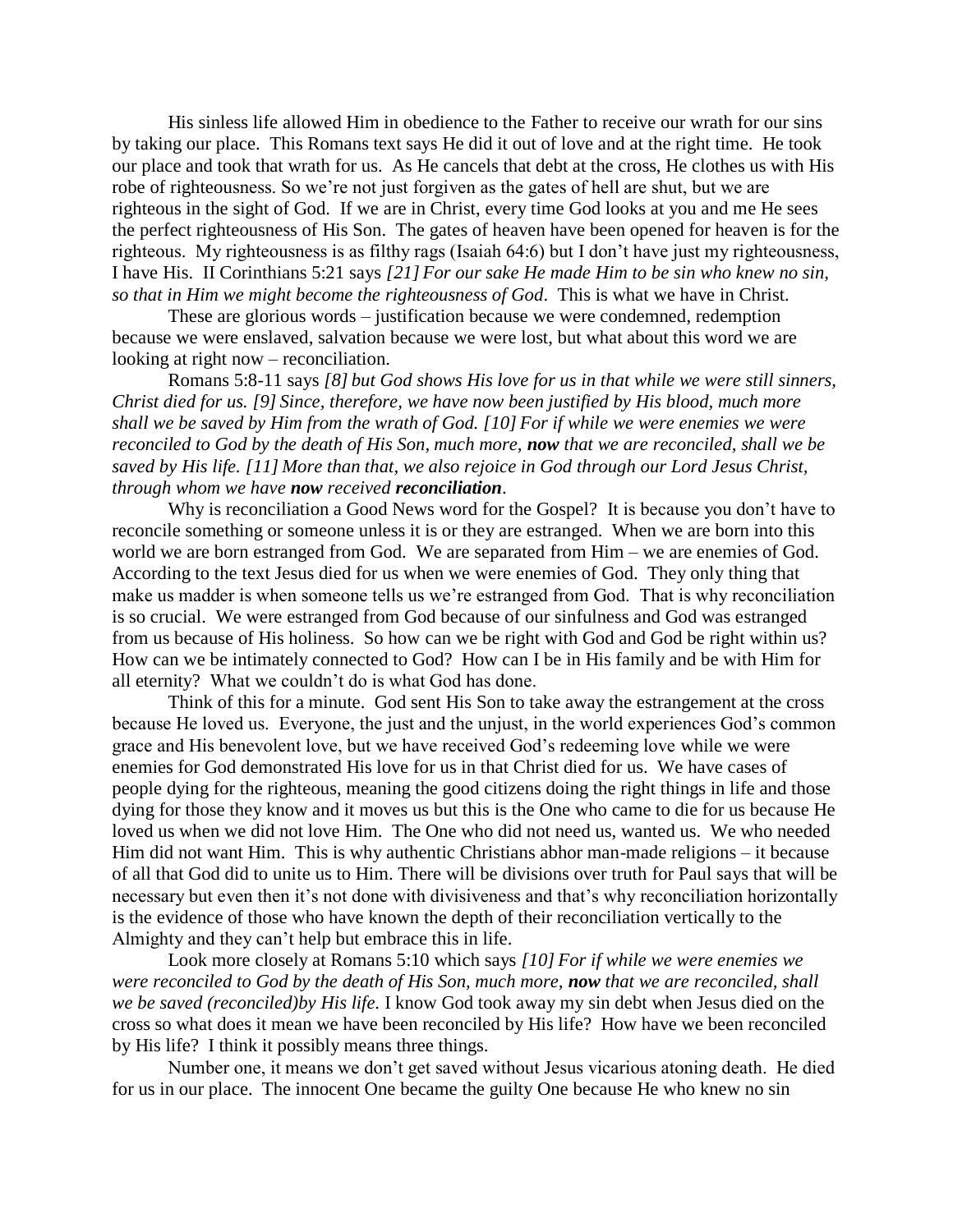became sin (II Corinthians 5:21). Jesus in His obedience passively received the sin debt for all of His people for all of eternity so that when He went to the cross bearing it He would receive all of the wrath of God that was due to those sins. Romans 8:33 says *[33] Who shall bring any charge against God's elect? It is God who justifies*. Jesus also actively obeyed God – perfectly kept God's law in thought, word and deed, in His entire life and now that righteousness becomes ours so we are accepted in the beloved and received into heaven through the perfect righteousness of Christ. That is how we are saved by His life.

The second possibility is it is not referring to His Incarnate life of perfection but it is referring to His intercessory life of resurrection. After Jesus was resurrected and was on earth for 40 days longer, where did He go? He went to heaven. Where is He in heaven? He is at the right hand of the God the Father. What is He doing? He is interceding for you. The next verse in Romans 8 says in verse 34, *[34] Who is to condemn? Christ Jesus is the one who died—more than that, who was raised—who is at the right hand of God, who indeed is interceding for us*. The One who prayed while He was here on earth ever prays for you so you are saved by His life. When He lived He did the work of redemption for you, now He is risen interceding and doing the work of redemption on you.

The third possibility is that the first and second possibilities are both true and that's where I land. I have no more arguments that saved by His life means what I have already given you. I don't want to decide between the two. I believe when it says we are saved by His life that we are saved by His Incarnate life of righteousness and His risen life of intercession. I believe both are crucial in our salvation. So, we are saved by His life and reconciled to God. Now watch the language in the text.

Romans 5:11 says *[11] More than that, we also rejoice in God through our Lord Jesus Christ, through whom we have now received reconciliation*. We have received our reconciliation but when was our reconciliation? It was at the cross. We receive it when we are born again, but it's already ours – a settled fact – we are reconciled at the cross according to the text. So, what does all that mean for you as a believer? I want to give you a takeaway by answering five questions.

One, what has Christ saved us from (justified or reconciled us from)? Jesus has saved us from the wrath of God. As the song *In Christ Alone* by the Gettys says;

## *'Til on that [cross](https://www.definitions.net/definition/cross) as [Jesus](https://www.definitions.net/definition/Jesus) died,*

*The [wrath](https://www.definitions.net/definition/wrath) of God was satisfied*…

When Jesus said on the cross "It is finished" there was no more wrath of God against our sins. It had all been expended and endured and all that hell was born by Christ on the cross. On the third day with His resurrection, God said 'Amen.' This is why we do not fear death or even the Judgment. We stand in awe of it but we do not fear it. It is because we are in the Book of Life and I'm in the Book of Life because He paid for my sins at the cross. That is what He has done for me and we now stand in Christ reconciled to Him.

Two, where did Christ save us? There was a hymn I grew up singing in the Christian Missionary Alliance Church and we'd particularly sing it on Sunday nights. It is titled *At the Cross* and some of the lyrics say;

*At the cross, at the cross, where I first saw the Light*

*And the burden of my heart rolled away, rolled away*…

At Calvary is where Christ saved us. He did not save me when I believed, for it was at the cross. Romans 4:24-25 says *[24] It will be counted to us who believe in him who raised from the dead Jesus our Lord, [25] who was delivered up for our trespasses and raised for our justification*. I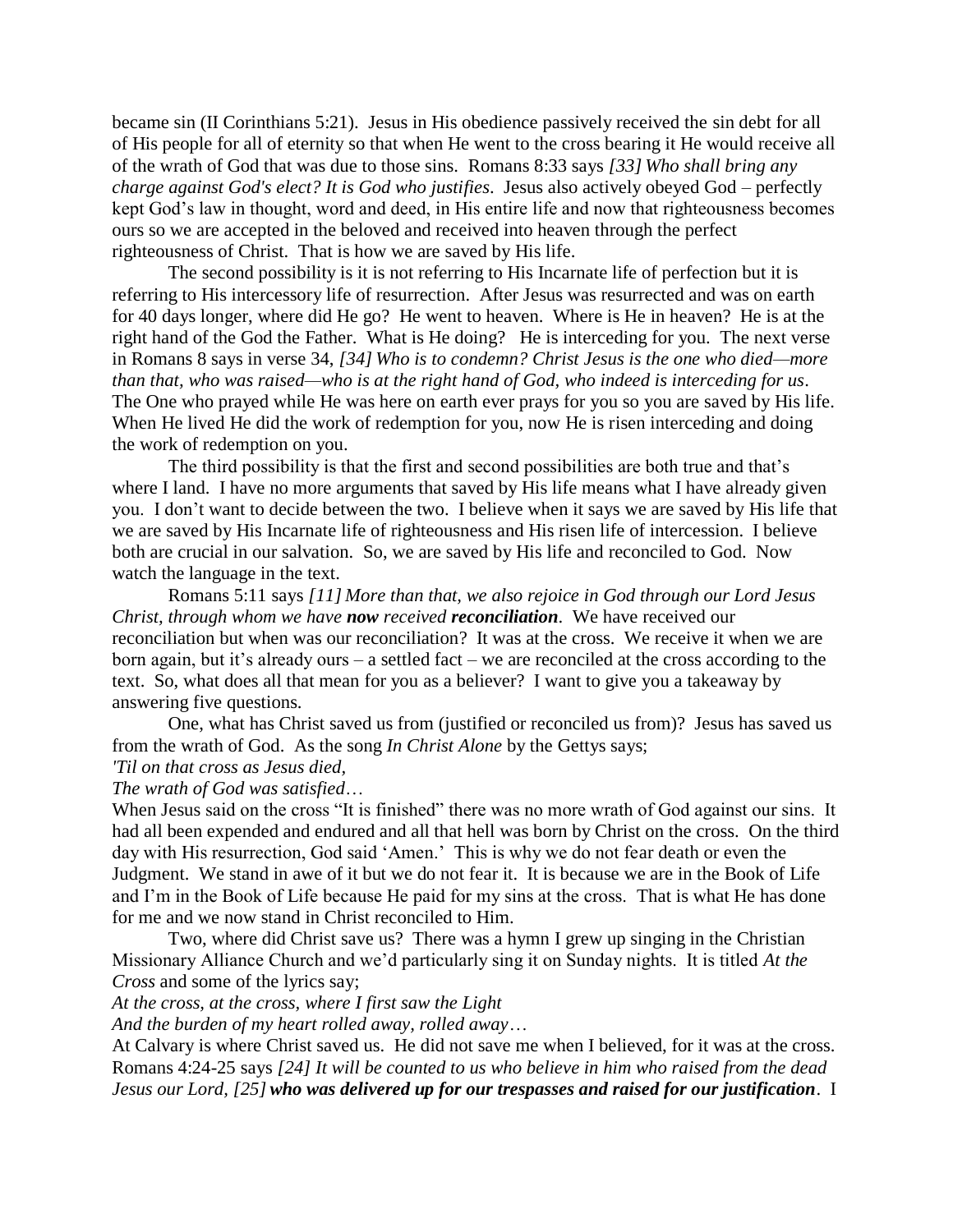received that salvation when I believed, but it was a settled salvation and that's why Jesus would say "Father, I lose none of them."

Thirdly, when did Christ save us? He saved us when we were helpless, ungodly, a sinner, at enmity and estranged from Him. I didn't just need a religious coach or a guru or an action packed game hero, I needed a Savior. That is so crucial. This isn't something I came up with for I'm just getting this from the text here in Romans.

Fourthly, why did Christ save us? Why should I receive this reward? It is simple. It is because He loves you. I didn't say He will love you or He did love you – He loves you, before the foundation of the world. He redemptively loves you. He saved us because He sovereignly chose to love us and save us from our sins, justify us from our guilt, reconcile us as enemies to God as our Father and Jesus our elder Brother and Savior. This is a gloriously Divine exchange that He has done for us.

Romans 1:18 says *[18] For the wrath of God is revealed from heaven against all ungodliness and unrighteousness of men, who by their unrighteousness suppress the truth*. So, how did I get saved? It is because the wrath of God that is revealed against all ungodliness and unrighteousness didn't fall on me. The wrath of my ungodliness fell on Him while I was still ungodly. That text goes onto to say that we exchanged the glory of God for the glory of the creature (Romans 1:25). Jesus made a Divine exchange as He exchanged His righteousness to give to me and took my sin on Himself so that you and I could be reconciled to God and right with God.

My fifth question is when will Christ stop loving us? The answer is never. Revelation 1:5b-6 says *[5b] To Him who loves us and has freed us from our sins by His blood [6] and made us a kingdom, priests to His God and Father, to Him be glory and dominion forever and ever. Amen*. You might think 'if I sin…' what do you mean if for I do sin, even now. Sin is there. Thankfully I'm not living under the dominion of sin but I still have some old man sin in me. God is not up there with a daisy saying 'he love Me, he loves Me not…' God is very clear about this for if you falter He is coming after you because those whom He loves He disciplines (Proverbs 3:12). If you begin to walk away He will come after you. When you come back to Me I'll receive you and run out to meet you. He is saying 'what you don't know is I did the work to bring you out of the pig trough so that you would come back to Me. I love you.'

Romans 8:37-39 says *[37] No, in all these things we are more than conquerors through him who loved us. [38] For I am sure that neither death nor life, nor angels nor rulers, nor things present nor things to come, nor powers, [39] nor height nor depth, nor anything else in all creation, will be able to separate us from the love of God in Christ Jesus our Lord*.

He never ceases loving us because He never started loving us. The Eternal One, before the foundations of the world sovereignly chose to love you – not because of you or His need of you, but because of His irresistible, unstoppable, vicarious, timely, redeeming love. That is what He has done for me and you, praise God! I give Him praise and glory for it. The love of God for you did not start at the cross – it was demonstrated at the cross. It started in Him and He is eternal. He is everlasting.

The foundation of the world means time, space and matter but before that even existed He loved you because He is the self-existent God and His attribute has been so expressed in His sovereignty to love you. Now you know what He has done for us now. He has chosen to love us who were estranged that we might be brought to Him and in Him. To do that, He went to the cross and defeated all the enemies – sin, death, hell, the grave and Satan – but one and that's us.